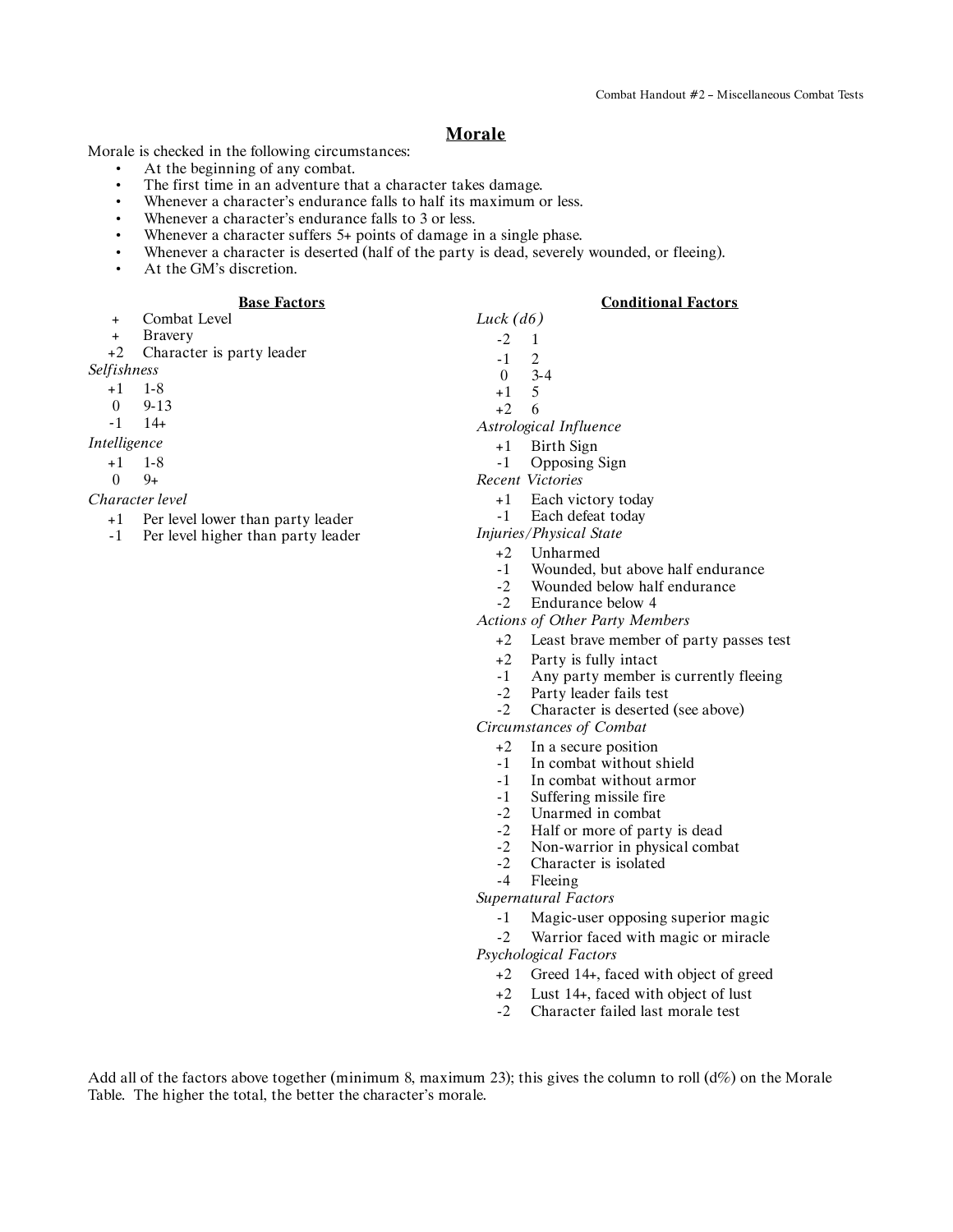# **Control / Berserk**

Only the following characters are eligible/required to make this test:

• Any Norse pagan<br>• Any other charact

Any other character whose bravery is 12 or more, and whose intelligence is 9 or less. Control is checked in the following circumstances:

- At the beginning of any combat.
- Whenever a character's endurance falls to half its maximum or less during combat.<br>• At the GM's discretion
	- At the GM's discretion.

### **Base Factors**

## **Conditional Factors**

| $+1$                                                                     | Character is a Norse pagan                                                                 | Luck $(d6)$                                                                                                                                                                                                                                                                                                       |
|--------------------------------------------------------------------------|--------------------------------------------------------------------------------------------|-------------------------------------------------------------------------------------------------------------------------------------------------------------------------------------------------------------------------------------------------------------------------------------------------------------------|
| $-2$                                                                     | Character is party leader                                                                  | $-2$                                                                                                                                                                                                                                                                                                              |
|                                                                          | Combat Level                                                                               | 2<br>$-1$                                                                                                                                                                                                                                                                                                         |
| $\ddot{}$<br>Bravery                                                     | $\frac{1}{2}$ combat level for a Norse pagan<br>$\frac{1}{2}$ combat level for anyone else | $3 - 4$<br>$\theta$<br>5<br>$+1$                                                                                                                                                                                                                                                                                  |
| $\theta$                                                                 | $1 - 13$                                                                                   | $+2$<br>6<br>Astrological Influence                                                                                                                                                                                                                                                                               |
| $+1$<br>$+2$<br>$+3$<br>Intelligence<br>$+3$<br>$+2$<br>$+1$<br>$\theta$ | 14<br>$15 - 16$<br>$17+$<br>$1 - 3$<br>$4 - 5$<br>$6 - 7$<br>$8+$                          | Birth Sign<br>$+1$<br>Opposing Sign<br>$-1$<br>Injuries/Physical State<br>Character is exhausted<br>$-2$<br>Endurance below 4<br>$-3$<br><b>Actions of Other Party Members</b><br>Character is alone<br>$-1$<br>Per party member fleeing, killed or surrendering<br>$-1$<br>this phase<br>Circumstances of Combat |
|                                                                          |                                                                                            | Character is cornered<br>$+3$<br>In combat without shield<br>$+1$<br>In combat without armor<br>$+1$<br>Unarmed in combat<br>$-3$<br>Psychological Factors                                                                                                                                                        |

+2 Character has been berserk in last two days

-2 Character failed last morale test

Add all of the factors above together (minimum 4, maximum 13); this gives the column to roll  $(d\%)$  on the Control/Berserk table. The higher the total, the more likely the character is to go berserk. The lower the total, the more likely the character is to retain control of himself.